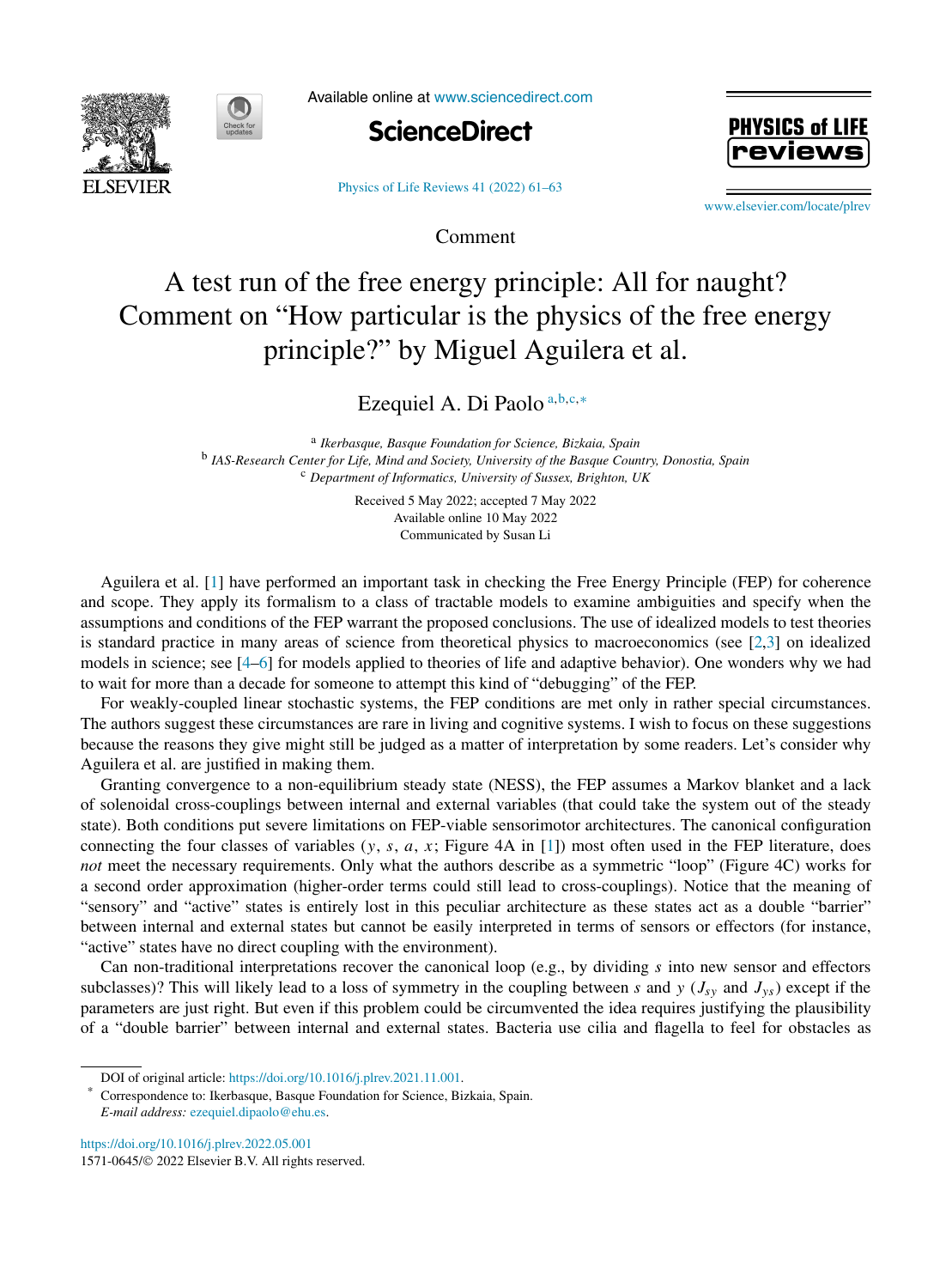<span id="page-1-0"></span>well as to move them [\[7\]](#page-2-0), so sensory and active states can indeed be entwined. But the architecture studied by the authors remains at odds with well-known biological processes (horizontal gene-transfer in bacteria, viral infections, mechanical impacts and the effects of gravity, temperature equilibration in cold blooded animals, etc., see [[8,9](#page-2-0)]). These are problems for Markov blankets in general, so can we expect biological systems to be likely to implement an even "stricter" double barrier?

In cognitive systems solenoidal decoupling between internal and external states contradicts empirical findings on non-decomposable systems, e.g., correlations across scales in interaction-dominant dynamics [[10\]](#page-2-0), interpersonal synergies [\[11\]](#page-2-0) and inter-brain synchrony during social interaction [\[12](#page-2-0)]. Going into and out of such couplings entails contingent functional and dynamical re-assemblies in brain, body, and world. These phenomena are non-linear, giving weight to Aguilera et al.'s suspicion that the problems they uncover with their linear systems are not likely to improve with more sophisticated models.

When the FEP does work, the authors find it uninformative and unable to capture the history-dependent behavior of the system. Others have also noticed a tension between FEP and historicity [[8\]](#page-2-0). Here it is important to distinguish two senses of history. A strong sense on the one hand, expressed as time translation asymmetry or *path*-dependence [\[13](#page-2-0)], e.g., when parameters, constraints, or changing couplings alter the form of the flow or when whole variable sets themselves change. Such phenomena are ubiquitous, from sensorimotor learning and habit formation, to adaptation to permanent injury and metamorphic development. On the other hand lies a weaker sense of history as *time*-dependence. The stronger sense obviously entails the weaker one. The NESS condition is incompatible with the stronger sense of historicity [\[8](#page-2-0)] but what about the weaker sense?

Aguilera et al.'s systems obviously evolve over time, but the punchline of the FEP, i.e., the claim that *the* system behaves as if making inferences that track external states by following a gradient that minimizes free energy, doesn't seem to tell us much about the system's actual behavior. What exactly follows this gradient? If the claim applies to the most likely states, this does not hold in general for stochastic systems according to the authors. If what follows the gradient is the conditional average over "counterfactual trajectories", i.e., an *ensemble* average of many runs, we have a problem. This average by definition dilutes the relation between a particular trajectory and the history of systemenvironment interactions. Hence, even if we restrict ourselves to systems that are not strongly historical, the specific relations of time-dependence (what will *this* system do after *X* happens?) are also lost in the main claim of the FEP.

Where does the FEP go from here? New versions are likely to appear, hopefully addressing the problems disclosed by Aguilera et al. The proper scope of the FEP may finally be known with some precision, whether organisms in general or some of them in special circumstances as it currently seems. The major lesson, in my opinion, concerns the indispensability of using models as part of the practice of building theories about the big questions of life and mind. Intuitions often fail with complex systems and idealized models are one way to keep them in check, engaging in a sort of "mental calisthenics" [4] to cultivate a feeling for when an idea works. With FEP-related publications numbering in the hundreds, one gets the impression that much effort would have been saved if this exercise had been done earlier.

## **Declaration of competing interest**

The authors declare that they have no known competing financial interests or personal relationships that could have appeared to influence the work reported in this paper.

## **Acknowledgements**

Thanks to Miguel Aguilera for illuminating conversations on these ideas.

## **References**

- [1] Aguilera M, Millidge B, Tschantz A, Buckley CL. How particular is the physics of the free energy principle? Phys Life Rev 2022;40:24–50. [https://doi.org/10.1016/j.plrev.2021.11.001.](https://doi.org/10.1016/j.plrev.2021.11.001)
- [2] Morrison M, Morgan M. Models as mediating instruments. In: Morgan M, [Morrison M,](http://refhub.elsevier.com/S1571-0645(22)00016-1/bibC81E728D9D4C2F636F067F89CC14862Cs1) editors. Models as mediators: perspectives on natural and social science. [Cambridge:](http://refhub.elsevier.com/S1571-0645(22)00016-1/bibC81E728D9D4C2F636F067F89CC14862Cs1) Cambridge University Press; 1999. p. 10–37.
- [3] Reutlinger A, Hangleiter D, Hartmann S. Understanding (with) toy models. Br J Philos Sci 2018;69(4):1069–99. [https://doi.org/10.1093/bjps/](https://doi.org/10.1093/bjps/axx005)  $axx005$ .
- [4] Beer RD. The dynamics of active categorical perception in an evolved model agent. Adapt Behav 2003;2003(11):209–43. [https://doi.org/10.](https://doi.org/10.1177/1059712303114001) [1177/1059712303114001](https://doi.org/10.1177/1059712303114001).